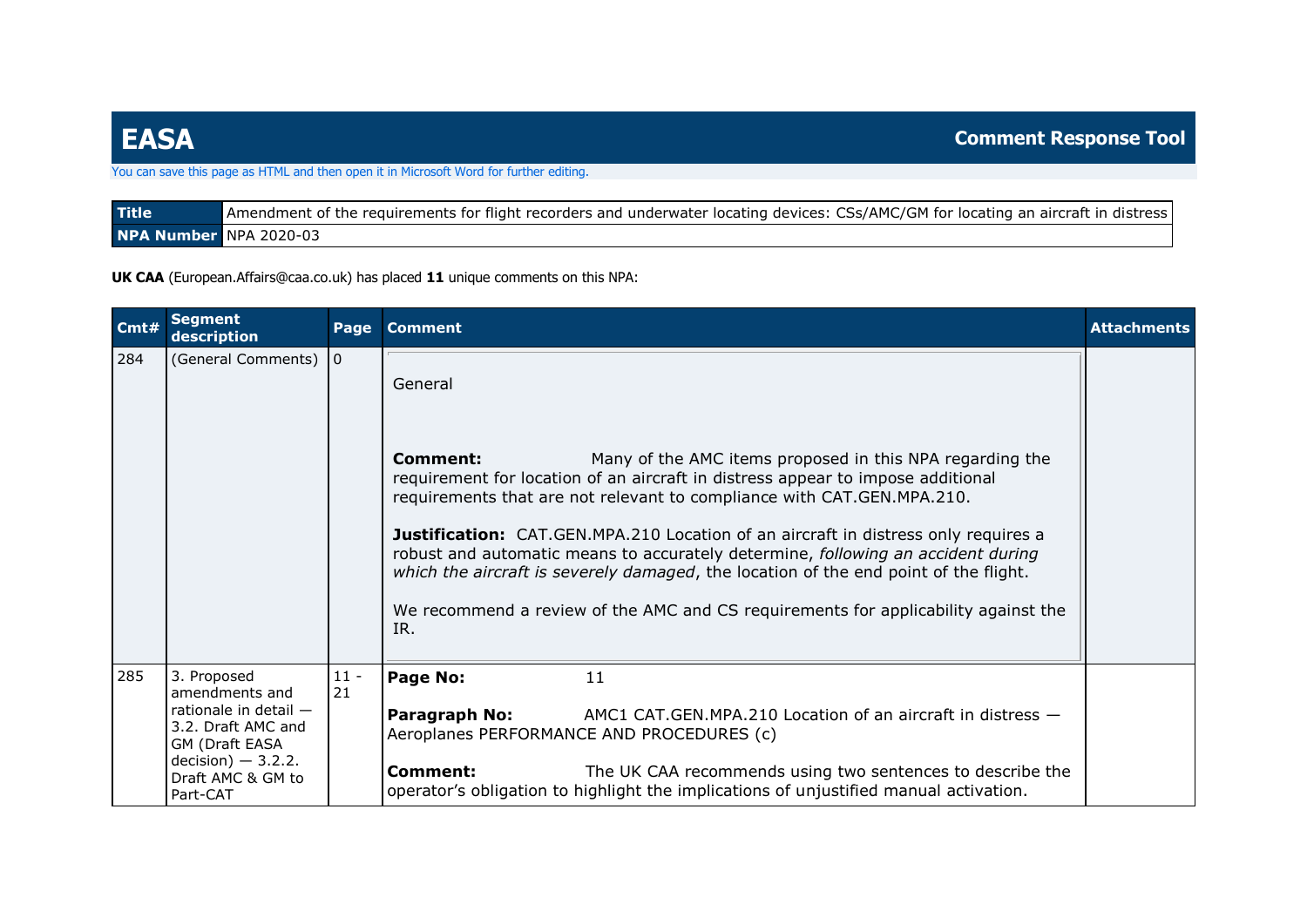| Cmt# | <b>Segment</b><br>description                                                                                                  | Page         | <b>Comment</b>                                       |                                                                                                                                                                                                                                                                                                                                                                                                                                                                                                                                                                                                                                                                                                                                                                                                                                                                                      | <b>Attachments</b> |
|------|--------------------------------------------------------------------------------------------------------------------------------|--------------|------------------------------------------------------|--------------------------------------------------------------------------------------------------------------------------------------------------------------------------------------------------------------------------------------------------------------------------------------------------------------------------------------------------------------------------------------------------------------------------------------------------------------------------------------------------------------------------------------------------------------------------------------------------------------------------------------------------------------------------------------------------------------------------------------------------------------------------------------------------------------------------------------------------------------------------------------|--------------------|
|      |                                                                                                                                |              | Justification:                                       | Clarity                                                                                                                                                                                                                                                                                                                                                                                                                                                                                                                                                                                                                                                                                                                                                                                                                                                                              |                    |
|      |                                                                                                                                |              | <b>Proposed Text:</b>                                | Amend as follows:                                                                                                                                                                                                                                                                                                                                                                                                                                                                                                                                                                                                                                                                                                                                                                                                                                                                    |                    |
|      |                                                                                                                                |              |                                                      | '(c) 'These procedures should require manual activation only when the flight crew<br>needs to declare a state of emergency to the ATS. and they The operator should<br>highlight the implications for search and rescue authorities of unjustified false alert<br>manual activation for search and rescue authorities.                                                                                                                                                                                                                                                                                                                                                                                                                                                                                                                                                               |                    |
| 286  | 3. Proposed<br>amendments and                                                                                                  | $11 -$<br>21 | Page No:                                             | 12                                                                                                                                                                                                                                                                                                                                                                                                                                                                                                                                                                                                                                                                                                                                                                                                                                                                                   |                    |
|      | rationale in detail -<br>3.2. Draft AMC and<br><b>GM (Draft EASA</b><br>$decision$ ) - 3.2.2.<br>Draft AMC & GM to<br>Part-CAT |              | Paragraph No:                                        | AMC1 CAT.GEN.MPA.210 Location of an aircraft in distress -<br>Aeroplanes PERFORMANCE AND PROCEDURES (e)                                                                                                                                                                                                                                                                                                                                                                                                                                                                                                                                                                                                                                                                                                                                                                              |                    |
|      |                                                                                                                                |              | <b>Comment:</b><br>than 'undesirable' or 'nuisance'. | The UK CAA recommends using the term "false alert" rather                                                                                                                                                                                                                                                                                                                                                                                                                                                                                                                                                                                                                                                                                                                                                                                                                            |                    |
|      |                                                                                                                                |              | Justification:                                       | Clarity and consistency                                                                                                                                                                                                                                                                                                                                                                                                                                                                                                                                                                                                                                                                                                                                                                                                                                                              |                    |
|      |                                                                                                                                |              | <b>Proposed Text:</b>                                | Amend as follows:                                                                                                                                                                                                                                                                                                                                                                                                                                                                                                                                                                                                                                                                                                                                                                                                                                                                    |                    |
|      |                                                                                                                                |              | (e)                                                  | Limiting the effects of undesirable false alerts system activation                                                                                                                                                                                                                                                                                                                                                                                                                                                                                                                                                                                                                                                                                                                                                                                                                   |                    |
|      |                                                                                                                                |              | activation; and                                      | The operator should establish procedures for informing without delay the relevant ATS<br>unit(s) when an aircraft on which the system is activated is not in a distress situation<br>(e.g. in the case of <del>nuisance false alert</del> activation of the system or successful recovery<br>from a distress situation). In addition, to reduce the frequency and effects of<br>undesirable false alert system activation, the operator should:<br>(1) establish procedures for disabling the system after completion of the flight;<br>(2) consider the system inoperative if nuisance false alert activation occurs several<br>times during a flight or if the system is disabled because of nuisance false alert<br>(3) analyse undesirable <i>false alert</i> system activation to determine the probable cause,<br>and retain records of such analyses for at least 12 months.' |                    |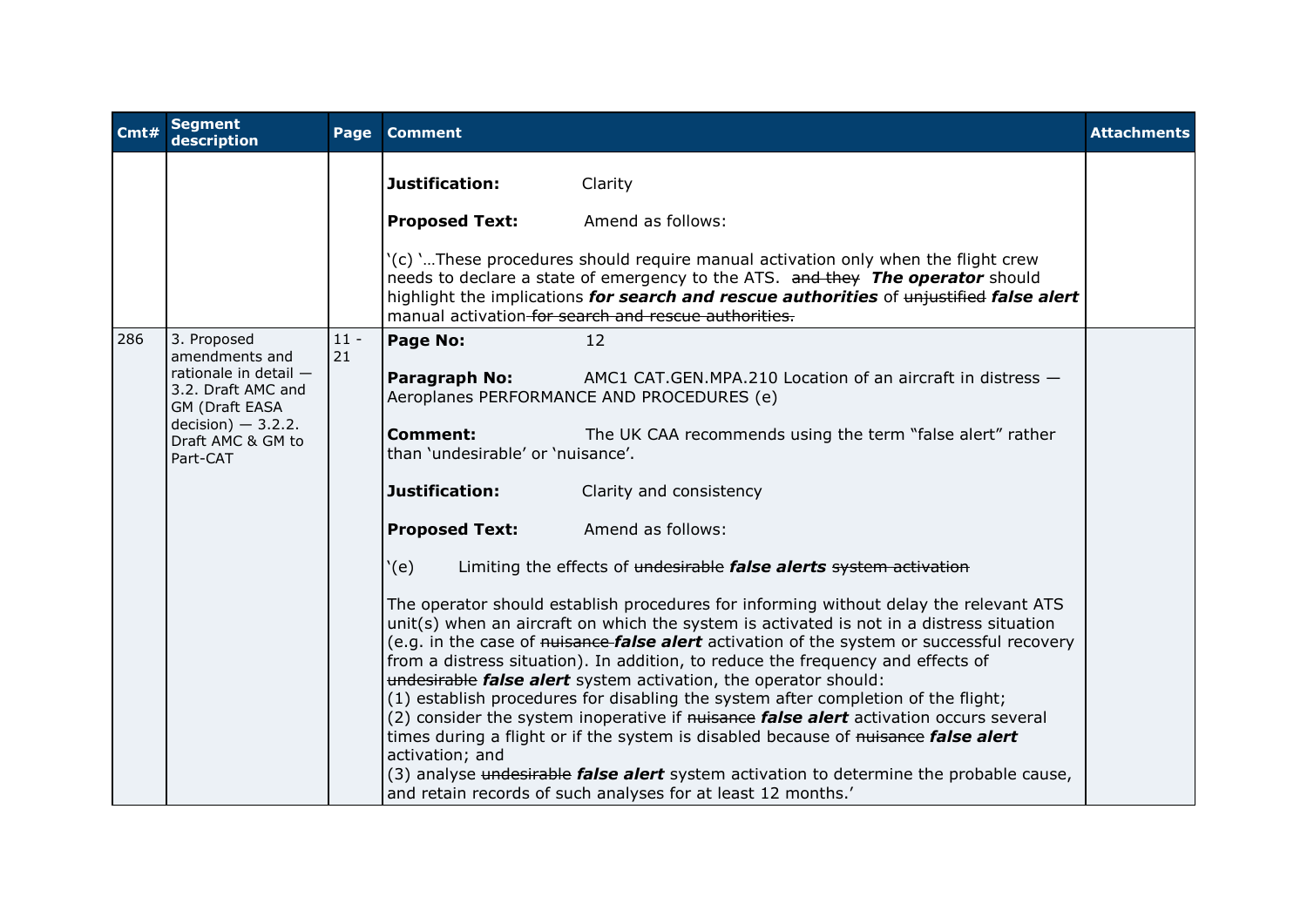| Cmt# | <b>Segment</b><br>description                                                                                                                                   | Page         | <b>Comment</b>                             |                                                                                                                                                                                                                                                                                                                                                                                                                                                                                                                                                                                                                                                                                                                                                                                                                                                                                                                                                                                                                                                                                                                                                                                         | <b>Attachments</b> |
|------|-----------------------------------------------------------------------------------------------------------------------------------------------------------------|--------------|--------------------------------------------|-----------------------------------------------------------------------------------------------------------------------------------------------------------------------------------------------------------------------------------------------------------------------------------------------------------------------------------------------------------------------------------------------------------------------------------------------------------------------------------------------------------------------------------------------------------------------------------------------------------------------------------------------------------------------------------------------------------------------------------------------------------------------------------------------------------------------------------------------------------------------------------------------------------------------------------------------------------------------------------------------------------------------------------------------------------------------------------------------------------------------------------------------------------------------------------------|--------------------|
| 287  | 3. Proposed<br>amendments and<br>rationale in detail -<br>3.2. Draft AMC and<br>GM (Draft EASA<br>$decision$ – 3.2.2.<br>Draft AMC & GM to<br>Part-CAT          | $11 -$<br>21 | Page No:                                   | 15                                                                                                                                                                                                                                                                                                                                                                                                                                                                                                                                                                                                                                                                                                                                                                                                                                                                                                                                                                                                                                                                                                                                                                                      |                    |
|      |                                                                                                                                                                 |              | Paragraph No:<br>Aeroplanes OBJECTIVES (a) | GM1 CAT.GEN.MPA.210 Location of an aircraft in distress $-$                                                                                                                                                                                                                                                                                                                                                                                                                                                                                                                                                                                                                                                                                                                                                                                                                                                                                                                                                                                                                                                                                                                             |                    |
|      |                                                                                                                                                                 |              | <b>Comment:</b><br>readability and clarity | Consider revising paragraph (a) as proposed below for                                                                                                                                                                                                                                                                                                                                                                                                                                                                                                                                                                                                                                                                                                                                                                                                                                                                                                                                                                                                                                                                                                                                   |                    |
|      |                                                                                                                                                                 |              | Justification:<br><b>ADT</b>               | Clarity and accuracy of the purpose of the requirement to have                                                                                                                                                                                                                                                                                                                                                                                                                                                                                                                                                                                                                                                                                                                                                                                                                                                                                                                                                                                                                                                                                                                          |                    |
|      |                                                                                                                                                                 |              | Proposed Text: Amend as follows:           |                                                                                                                                                                                                                                                                                                                                                                                                                                                                                                                                                                                                                                                                                                                                                                                                                                                                                                                                                                                                                                                                                                                                                                                         |                    |
|      |                                                                                                                                                                 |              | `(a)<br>safety investigation.'             | The purpose of CAT.GEN.MPA.210 is to increase the likelihood that an accident<br>site will be accurately and quickly located-probability of identifying establishing the<br>location of the accident site quickly and accurately, anywhere in the world. and<br>irrespective of the accident survivability (hence, the terms 'automatic', 'robust', and<br>'accurately' are used in CAT.GEN.MPA.210). This also implies that requires the<br>stakeholders concerned are quickly to be informed quickly that an accident has (or is<br>about to) occurred or is about to occur. One of the The main objectives of<br>CAT.GEN.MPA.210 is to deliver provide data to the competent SAR centre, which-they<br>can easily be used to timely and accurately locate the accident site <i>thence</i> , the terms<br>`automatic', `robust', and `accurately' are used in CAT.GEN.MPA.210 <del>)</del> . Other<br>important objectives of CAT.GEN.MPA.210 are to make this data available to the ATS<br>unit providing the alerting service in the airspace where the aircraft is indicated to be by<br>this data, and to locate the aircraft within a reasonable time frame for the purpose of a |                    |
| 289  | 3. Proposed<br>amendments and<br>rationale in detail $-$<br>3.2. Draft AMC and<br><b>GM</b> (Draft EASA<br>$decision$ – 3.2.2.<br>Draft AMC & GM to<br>Part-CAT | $11 -$<br>21 | Page No:<br>Paragraph No:<br>Aeroplanes    | 16<br>GM2 CAT.GEN.MPA.210 Location of an aircraft in distress $-$<br>EXPLANATION OF TERMS "accident during which the aeroplane is severely damaged "                                                                                                                                                                                                                                                                                                                                                                                                                                                                                                                                                                                                                                                                                                                                                                                                                                                                                                                                                                                                                                    |                    |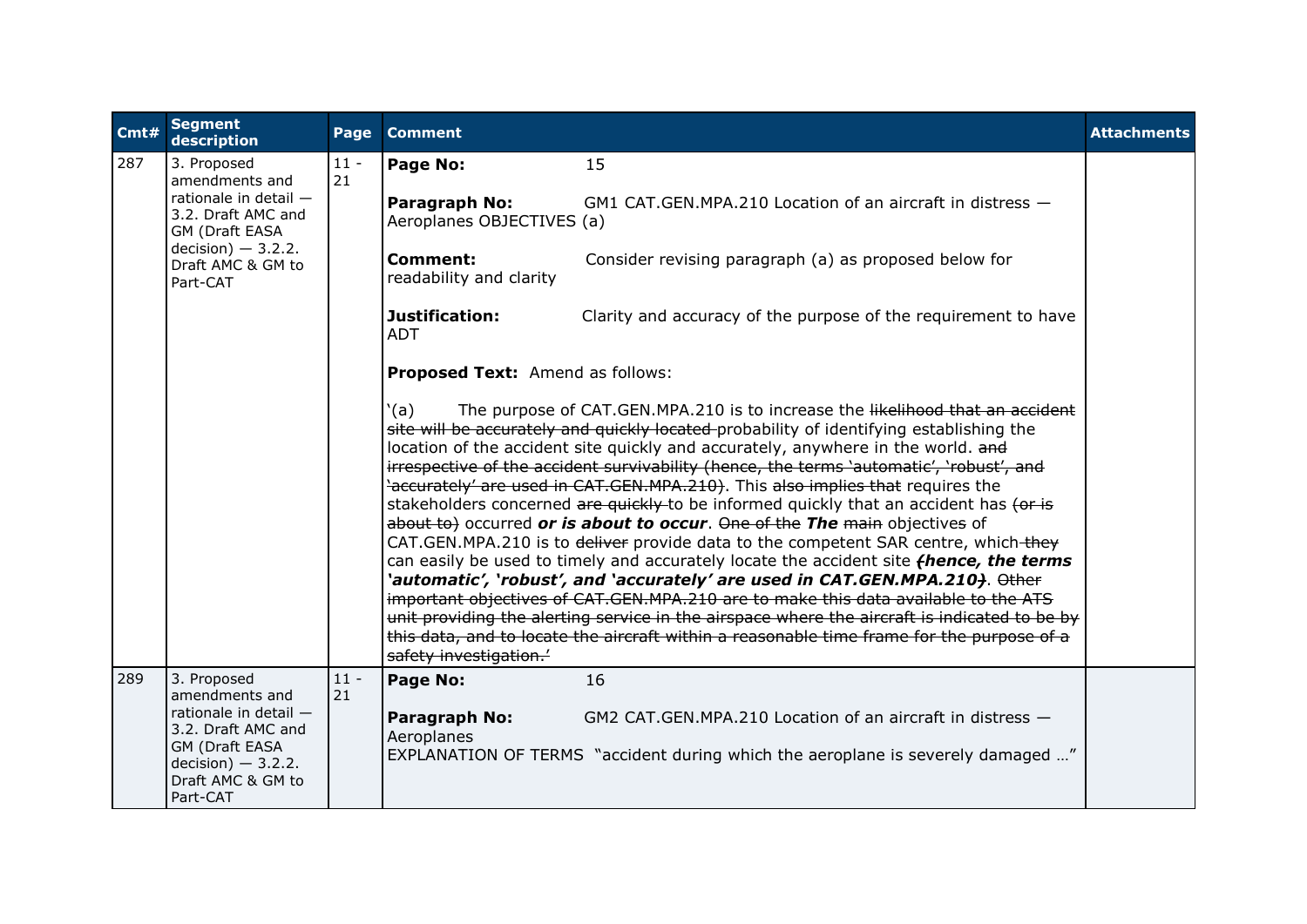| Cmt# | <b>Segment</b><br>description                                                                                           | Page         | <b>Comment</b>                                            |                                                                                                                                                                                                             | <b>Attachments</b> |
|------|-------------------------------------------------------------------------------------------------------------------------|--------------|-----------------------------------------------------------|-------------------------------------------------------------------------------------------------------------------------------------------------------------------------------------------------------------|--------------------|
|      |                                                                                                                         |              | <b>Comment:</b><br>amended to 'tyre'                      | It is suggested that the spelling of the word "tire" be                                                                                                                                                     |                    |
|      |                                                                                                                         |              | Justification:                                            | Accuracy                                                                                                                                                                                                    |                    |
|      |                                                                                                                         |              | <b>Proposed Text:</b>                                     | Replace "tires" with 'tyres'.                                                                                                                                                                               |                    |
| 290  | 3. Proposed<br>amendments and                                                                                           | $11 -$<br>21 | Page No:                                                  | 16                                                                                                                                                                                                          |                    |
|      | rationale in detail $-$<br>3.2. Draft AMC and<br>GM (Draft EASA<br>$decision$ – 3.2.2.<br>Draft AMC & GM to<br>Part-CAT |              | Paragraph No:                                             | GM2 CAT.GEN.MPA.210 Location of an aircraft in distress -<br>Aeroplanes EXPLANATION OF TERMS "nuisance activation '                                                                                         |                    |
|      |                                                                                                                         |              | <b>Comment:</b><br>"nuisance activation" to 'false alert' | The UK CAA recommend changing the use of the term                                                                                                                                                           |                    |
|      |                                                                                                                         |              | Justification:                                            | Recognised aviation terminology                                                                                                                                                                             |                    |
|      |                                                                                                                         |              | <b>Proposed Text:</b>                                     | Amend as follows:                                                                                                                                                                                           |                    |
|      |                                                                                                                         |              | within the scope of CAT.GEN.MPA.210;'                     | - 'nuisance activation' 'false alert' refers to an automatic activation of the airborne<br>system that is not desirable intended as it does not correspond to an accident condition                         |                    |
| 295  | 3. Proposed<br>amendments and                                                                                           | $11 -$<br>21 | Page No:                                                  | 17                                                                                                                                                                                                          |                    |
|      | rationale in detail -<br>3.2. Draft AMC and<br>GM (Draft EASA                                                           |              | Paragraph No:<br>(a)(3)                                   | AMC2 CAT.IDE.A.280 Emergency locator transmitter (ELT)                                                                                                                                                      |                    |
|      | $decision$ – 3.2.2.<br>Draft AMC & GM to<br>Part-CAT                                                                    |              | Comment:                                                  | The term "hydrostatic" has been replaced by 'water'. It is<br>suggested that a better term would be "Immersion" which covers the intent which is to<br>detect entry into or below water and not just water. |                    |
|      |                                                                                                                         |              | Justification:                                            | Clarity of intent and interpretation                                                                                                                                                                        |                    |
|      |                                                                                                                         |              | <b>Proposed Text:</b>                                     | Replace "water sensors" with 'immersion sensors'                                                                                                                                                            |                    |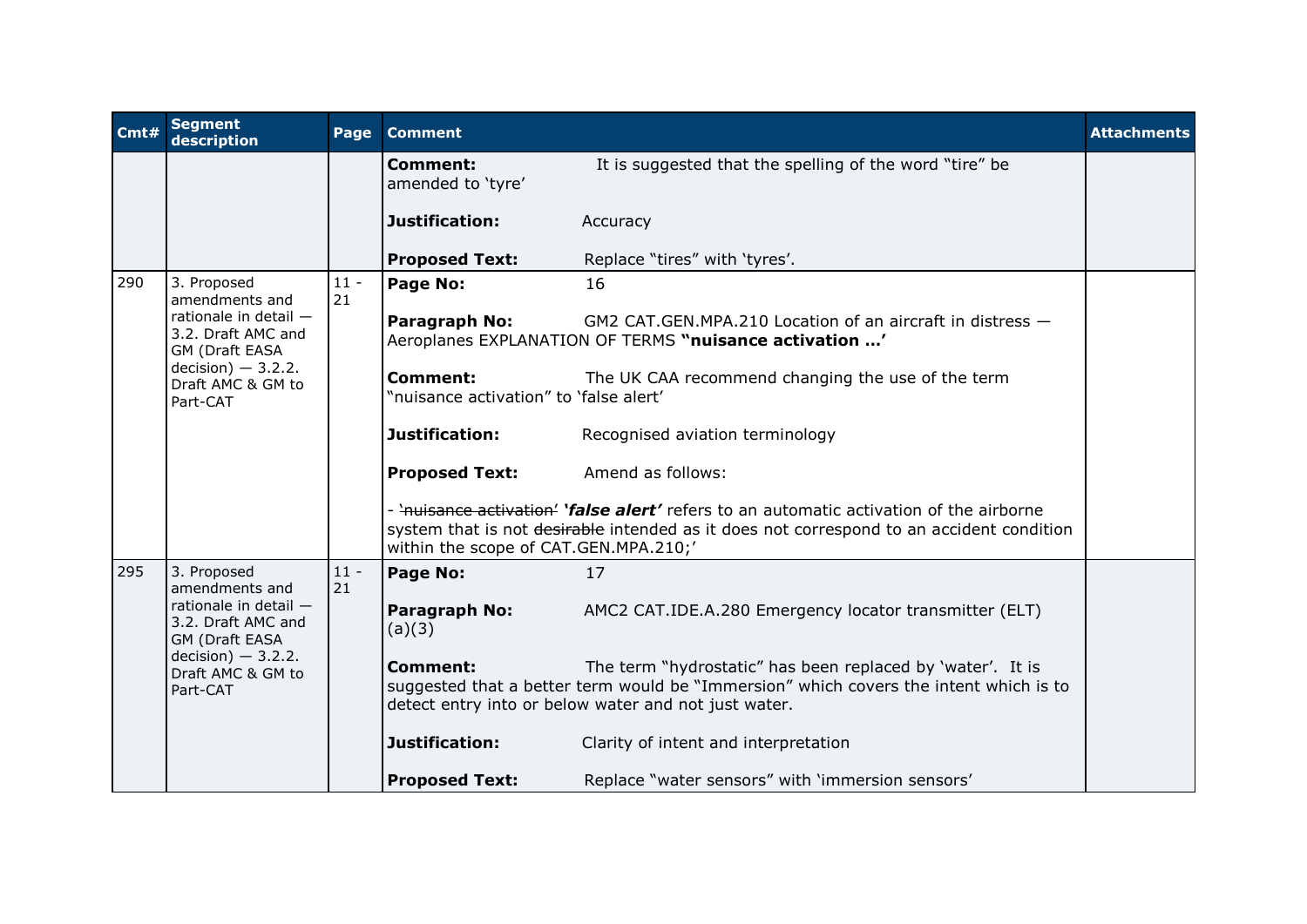| Cmt# | <b>Segment</b><br>description                                                                                                                            | Page         | <b>Comment</b>          |                                                                                                                                                                                                             | <b>Attachments</b> |
|------|----------------------------------------------------------------------------------------------------------------------------------------------------------|--------------|-------------------------|-------------------------------------------------------------------------------------------------------------------------------------------------------------------------------------------------------------|--------------------|
| 308  | 3. Proposed<br>amendments and<br>rationale in detail -<br>3.2. Draft AMC and<br>GM (Draft EASA<br>$decision$ – 3.2.2.<br>Draft AMC & GM to<br>Part-CAT   | $11 -$<br>21 | Page No:                | 20                                                                                                                                                                                                          |                    |
|      |                                                                                                                                                          |              | Paragraph No:<br>(a)(3) | AMC2 CAT.IDE.H.280 Emergency locator transmitter (ELT)                                                                                                                                                      |                    |
|      |                                                                                                                                                          |              | Comment:                | The term "hydrostatic" has been replaced by 'water'. It is<br>suggested that a better term would be "Immersion" which covers the intent which is to<br>detect entry into or below water and not just water. |                    |
|      |                                                                                                                                                          |              | Justification:          | Clarity of intent and interpretation                                                                                                                                                                        |                    |
|      |                                                                                                                                                          |              | <b>Proposed Text:</b>   | Replace "water sensors" with 'immersion sensors'                                                                                                                                                            |                    |
| 383  | 3. Proposed<br>amendments and<br>rationale in detail -<br>3.2. Draft AMC and<br>GM (Draft EASA<br>$decision$ ) - 3.2.4.<br>Draft AMC & GM to<br>Part-NCO | $23 -$<br>25 | Page No:                | 24                                                                                                                                                                                                          |                    |
|      |                                                                                                                                                          |              | Paragraph No:<br>(a)(3) | AMC2 NCO.IDE.H.170 Emergency locator transmitter (ELT)                                                                                                                                                      |                    |
|      |                                                                                                                                                          |              | <b>Comment:</b>         | The term "hydrostatic" has been replaced by 'water'. It is<br>suggested that a better term would be "Immersion" which covers the intent which is to<br>detect entry into or below water and not just water. |                    |
|      |                                                                                                                                                          |              | Justification:          | Clarity of intent and interpretation                                                                                                                                                                        |                    |
|      |                                                                                                                                                          |              | <b>Proposed Text:</b>   | Replace "water sensors" with 'immersion sensors'                                                                                                                                                            |                    |
| 385  | 3. Proposed<br>amendments and<br>rationale in detail -<br>3.2. Draft AMC and<br>GM (Draft EASA<br>$decision$ ) - 3.2.5.<br>Draft AMC & GM to<br>Part-SPO | $26 -$<br>28 | Page No:                | 27                                                                                                                                                                                                          |                    |
|      |                                                                                                                                                          |              | Paragraph No:<br>(a)(3) | AMC2 SPO.IDE.H.190 Emergency locator transmitter (ELT)                                                                                                                                                      |                    |
|      |                                                                                                                                                          |              | <b>Comment:</b>         | The term "hydrostatic" has been replaced by 'water'. It is<br>suggested that a better term would be "Immersion" which covers the intent which is to<br>detect entry into or below water and not just water. |                    |
|      |                                                                                                                                                          |              | Justification:          | Clarity of intent and interpretation                                                                                                                                                                        |                    |